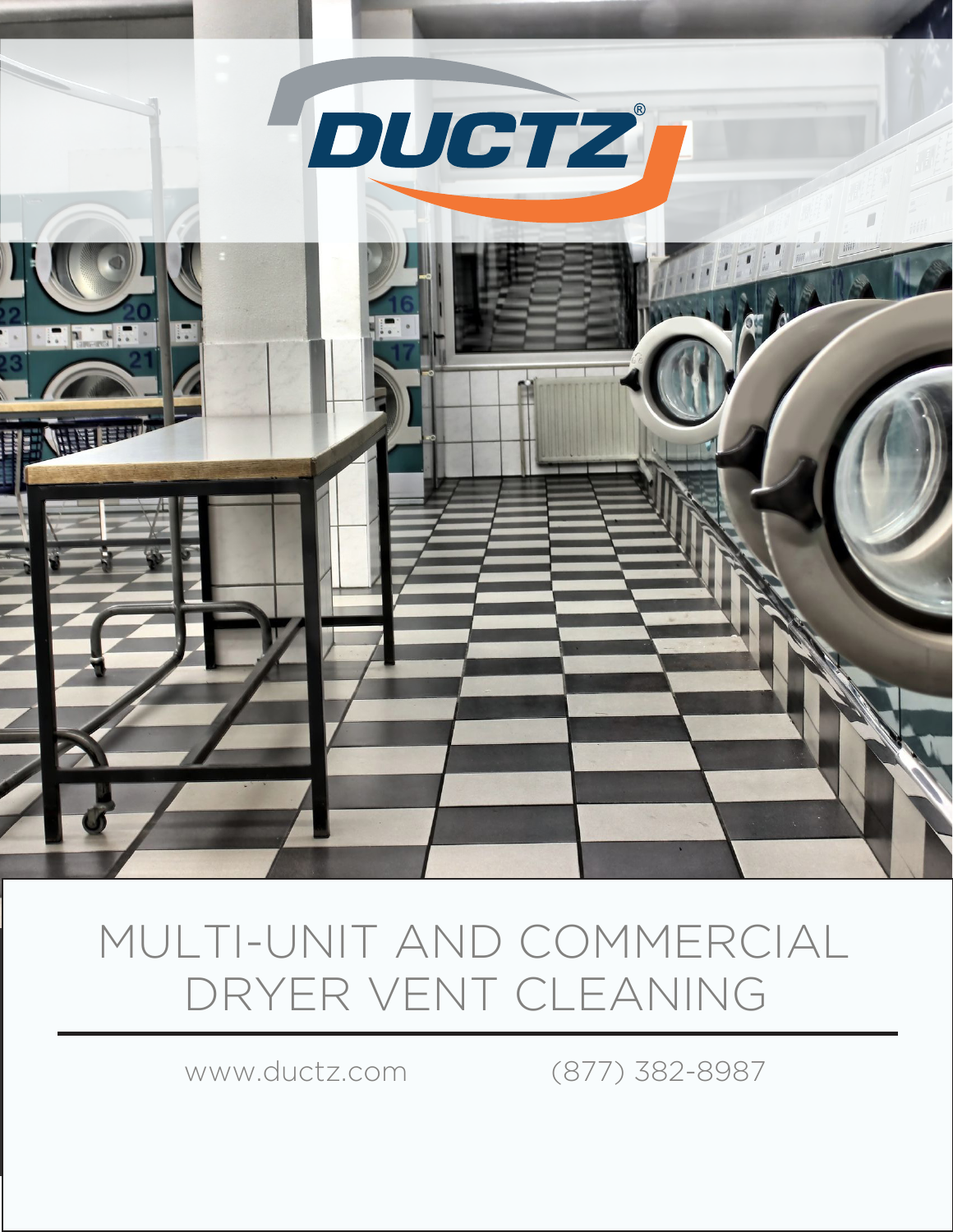

DUCTZ Service Technicians are certified and trained to ensure that your facility's Dryer Vents meet all building codes and are inspected and cleaned on a regular cleaning schedule.

Maintaining and cleaning the Dryer Vents reduces drying time, therefor reducing utility bills and costly repairs to machinery.

Commercial Dryer Vent safety is a paramount concern. All dryer vents should be cleaned at least once per year and more frequently in commercial applications. Commercial Dryer Manufacturers suggest a cleaning program with cleaning frequencies varying from a monthly clean to cleaning at least every 6 months.



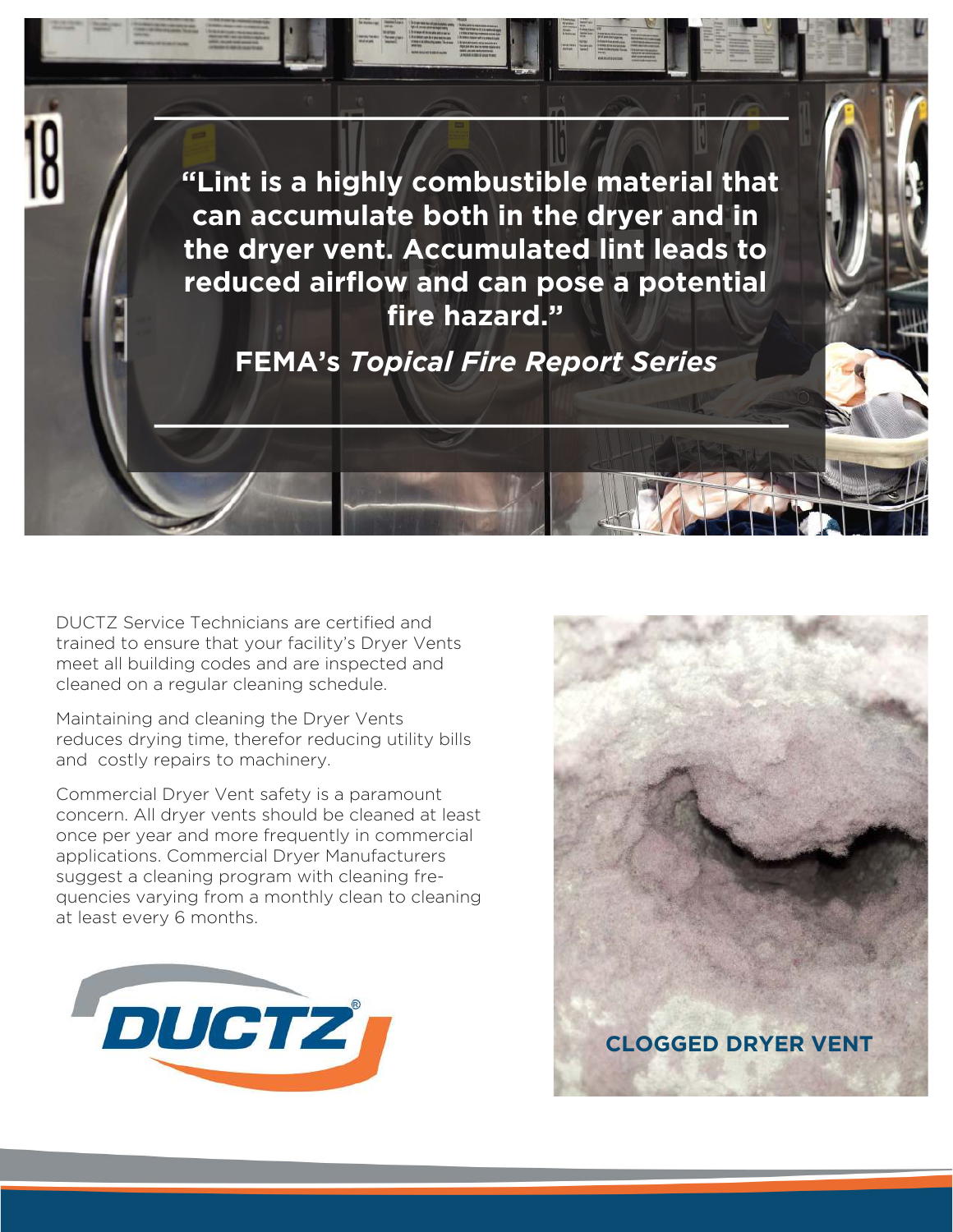## **WARNING SIGNS YOUR DRYER VENTS SHOULD BE CLEANED IMMEDIATELY:**



It has been a year or more since the dryer vents have been cleaned.

The dryer gets hot to the touch on the outside of the unit.

Clothes coming out of the dryer are unusually hot.

The outside vent flaps or louvers do not open when the dryer is on.

The dryer turns off before the cycle is complete.

It often takes multiple cycles to dry the contents of the dryer.

## **MAYTAG AND WHIRLPOOL COMMERCIAL DRYER INSTALLATION GUIDES STATE:**

"SECTION VI: ROUTINE MAINTENANCE

CLEANING:

A Program and/or schedule should be established for periodic inspection, cleaning and removal of lint from various areas of the dryer, as well as throughout the ductwork system. The frequency of cleaning can be best determined from experience at each location. Maximum operating efficiency is dependent upon proper air circulation. The accumulation of lint can restrict this air flow. If the guidelines in this section are met, a MAYTAG dryer will provide many years of efficiency, trouble free, and most importantly, safe operation.

IMPORTANT: Dryer produces combustible lint and *must* be exhausted to the outdoors. **Every 6 months, inspect the exhaust ducting and remove any lint build up."**

## **SPEED QUEEN TUMBLE COMMERCIAL DRYER MAINTENANCE GUIDES STATE:**

"Clean any lint from the lint compartment and screen daily to maintain proper airflow and avoid overheating.

Check cylinder daily for foreign objects to avoid damage to clothing and equipment.

Remove lint and debris from inside the exhaust duct **monthly** to maintain proper airflow and avoid overheating."